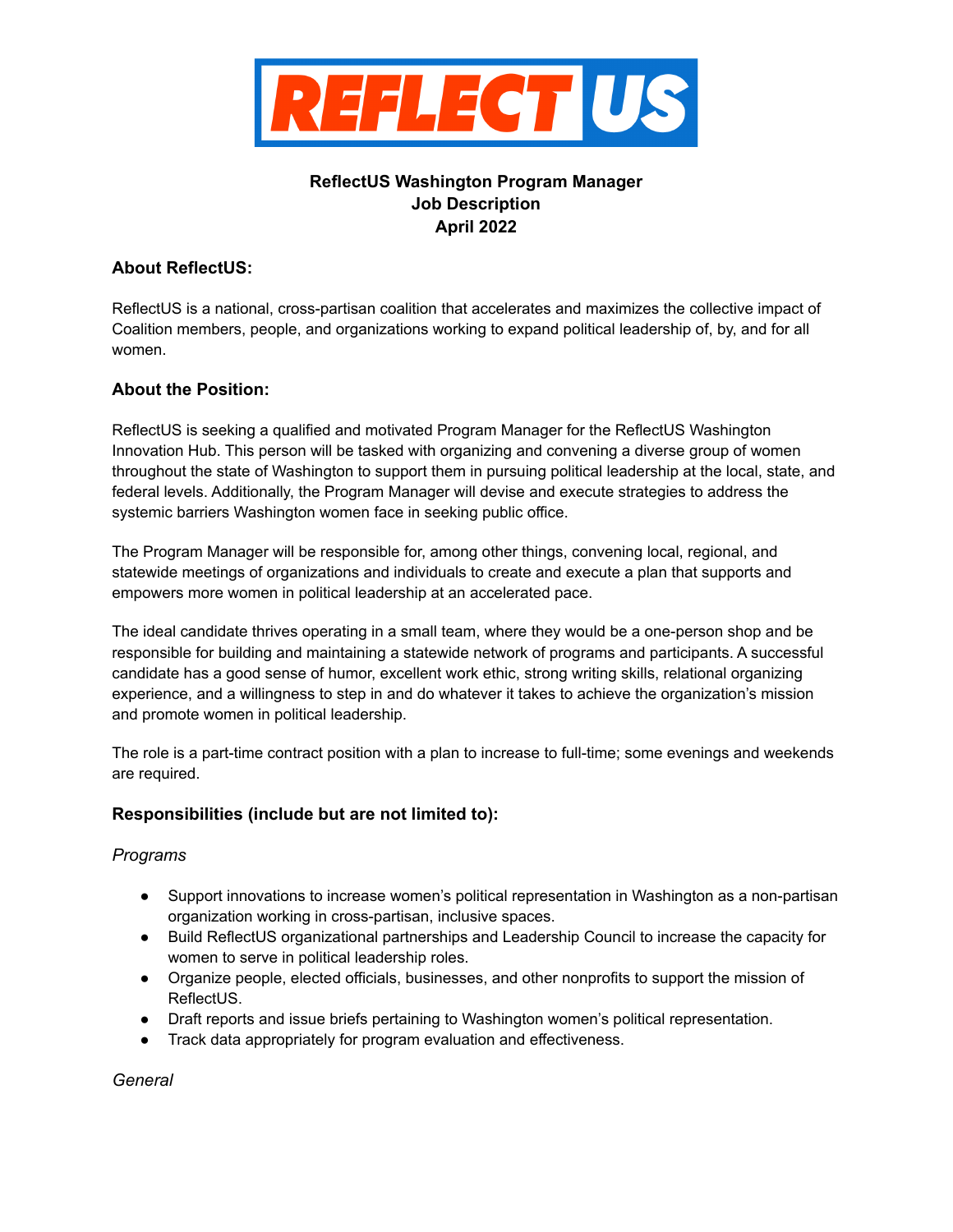- Support donor engagement and fund development in Washington.
- Build the profile of ReflectUS in Washington and be a strong representative of the ReflectUS brand.
- Participate in staff meetings and strategy sessions with the supervisor.
- Appropriately track work.
- Other duties as assigned.
- Build a base of Washington women interested in pursuing elected or appointed office and/or in supporting these efforts.
- Attend community, local, regional, and statewide events to network, create local and state partnerships and promote ReflectUS Washington and its work.
- Engage, educate, and train a wide audience of women to advance women's representation, declare candidacy, and seek appointed and elected office.
- Oversee an evaluation and monitoring process to determine the efficacy of the work in Washington.
- Manage Washington Team, including program interns and volunteers.
- Communicate updates regularly with ReflectUS National Program Director and National staff.

#### *Washington Programs*

- Draft strategic plans based on the participants, partners, and stakeholders recommendations and input as well as local needs and interests.
- Host meetings and additional networking opportunities as needed to build and maintain relationships for Washington women.
- Coordinate program presentations to fulfill needs and interests of members.
- Work with women to support them in their efforts to seek appointed leadership positions, elected office, and additional leadership roles.
- Work with staff, partners, and stakeholders to recruit speakers and presenters for weekend fellowship training in key focus objectives.
- Identifying core priorities and themes for each training to meet key program objectives.
- Design training materials and curriculum for programs.
- Map political, civic, religious and service organizations to understand the organizing power, points of entry, and recruitment possibilities in Washington for each program area listed above.
- Create evaluation tools to measure the success of overall programs.
- Maintain a tracking system to reach both quarterly and annual goals to reach parity in government.
- Oversee Washington Specific Programs:
	- Washington Leadership Council and Organizational Network
	- Washington specific Issue Briefs
	- Washington Heat Map

### *Washington Program Communications & Development Duties*

- Create and disseminate media, including social media, as it relates to ReflectUS Washington events, trainings, successes and other activities.
- Identify target audiences and develop strategies to expand the ReflectUS Washington Network.
- Maintain contact with Washington press and community influencers to best leverage earned media opportunities for ReflectUS Program highlights.
- As needed, develop and distribute press kits, op-eds, newsletters, and press releases for Program and Research highlights.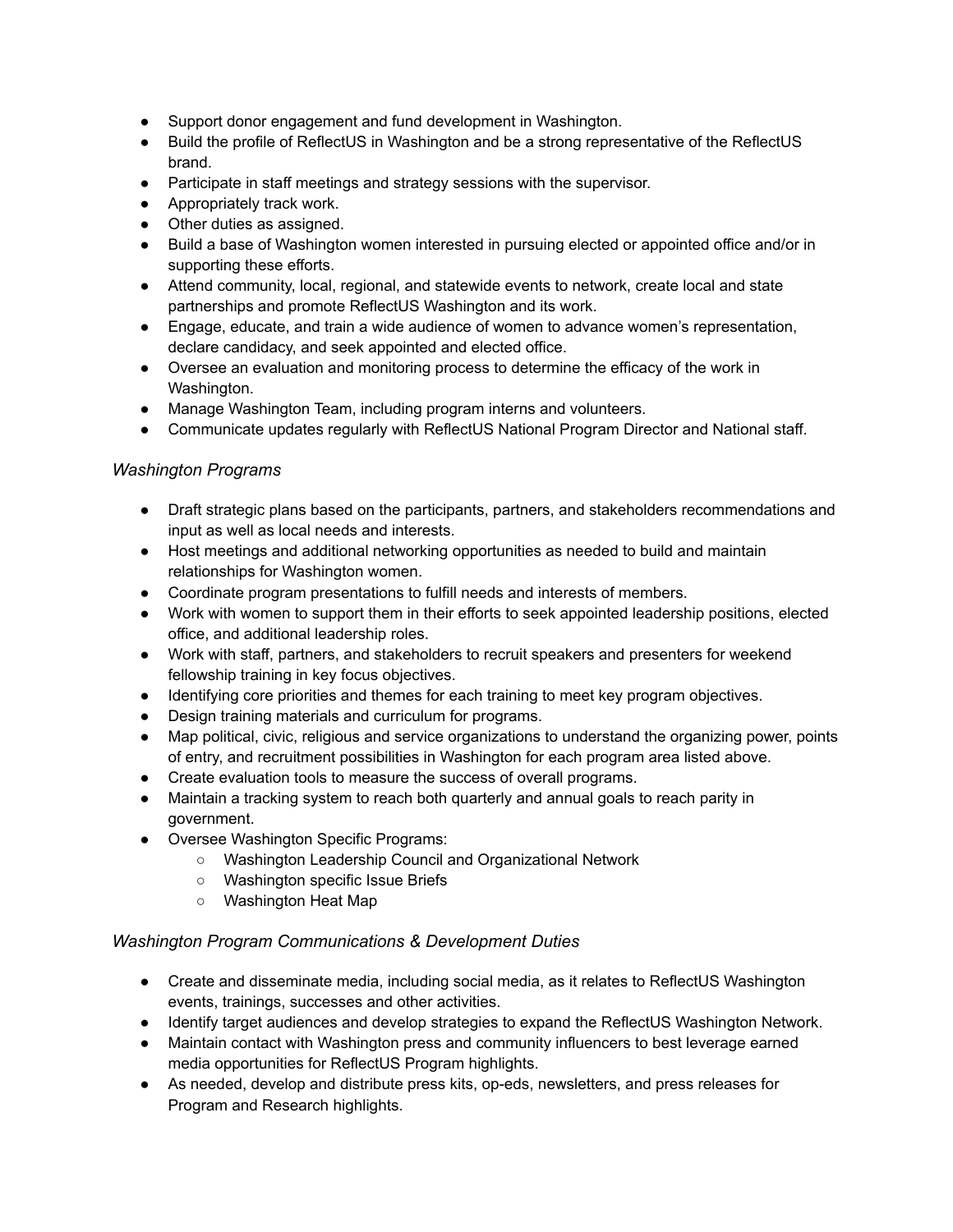- Support the CEO and COO to develop funding presentations, proposals, and grant reports specific to Washington Programs.
- Support the creation of strategies for messaging to major gift donors and foundations.
- As needed, represent ReflectUS to cultivate and secure individual and major gift contributions.
- Assist with board and funder reports as they relate to the work of ReflectUS Washington.

### *Washington Research & Data Projects*

- Develop resource guides, reports, public information pieces, and other written materials.
- Conduct public awareness campaigns within Washington to create general awareness of the issue of women's representation in government.
- Maintain a calendar of meetings for county-wide and regional ReflectUS Washington trainings and other events.
- Create geographic subdivisions in Washington and maintain a thorough analysis of the offices in Washington and when they will be open for new candidates to pursue.
- Continue to develop "Washington Pilot Playbook" detailing processes and successes to date for potential replication in other state networks.
- Advocate for municipal, state and broader policy changes, in consultation with ReflectUS National.
- Create an online interface for Washington representation data and other information.

### **Areas of Experience & Preferred Skills:**

- A commitment to the ReflectUS mission
- 5 years of program experience in the nonprofit, private, or public sector
- Minimum of 2 years of experience in the nonprofit sector
- Exceptional writing and editing skills
- Strong presentation and public speaking skills
- Have intimate knowledge of Washington government
- Have strong community connections and networks in Washington
- Be extremely responsive to email and other correspondence
- Be able to manage time effectively
- Have an excellent work ethic
- Maintain an environment respectful of different political viewpoints and other diversities
- Experience utilizing the following softwares and applications:
	- Google Suites
	- Asana
- 
- Zoom ○ Calendly
- 

○ Slack

○ Salsa CRM/Engage

#### **Salary and Location:**

This is a part-time contract position with the potential for full-time in the future. Salary is competitive. The position is remote, though candidates must be based in Washington.

Interested applicants must email a cover letter, resume, and writing sample to *[jobs@reflect.us](mailto:jobs@reflect.us)*. Applications are being reviewed on an on-going basis, but preference will be given to applicants who apply by May 1, 2022.